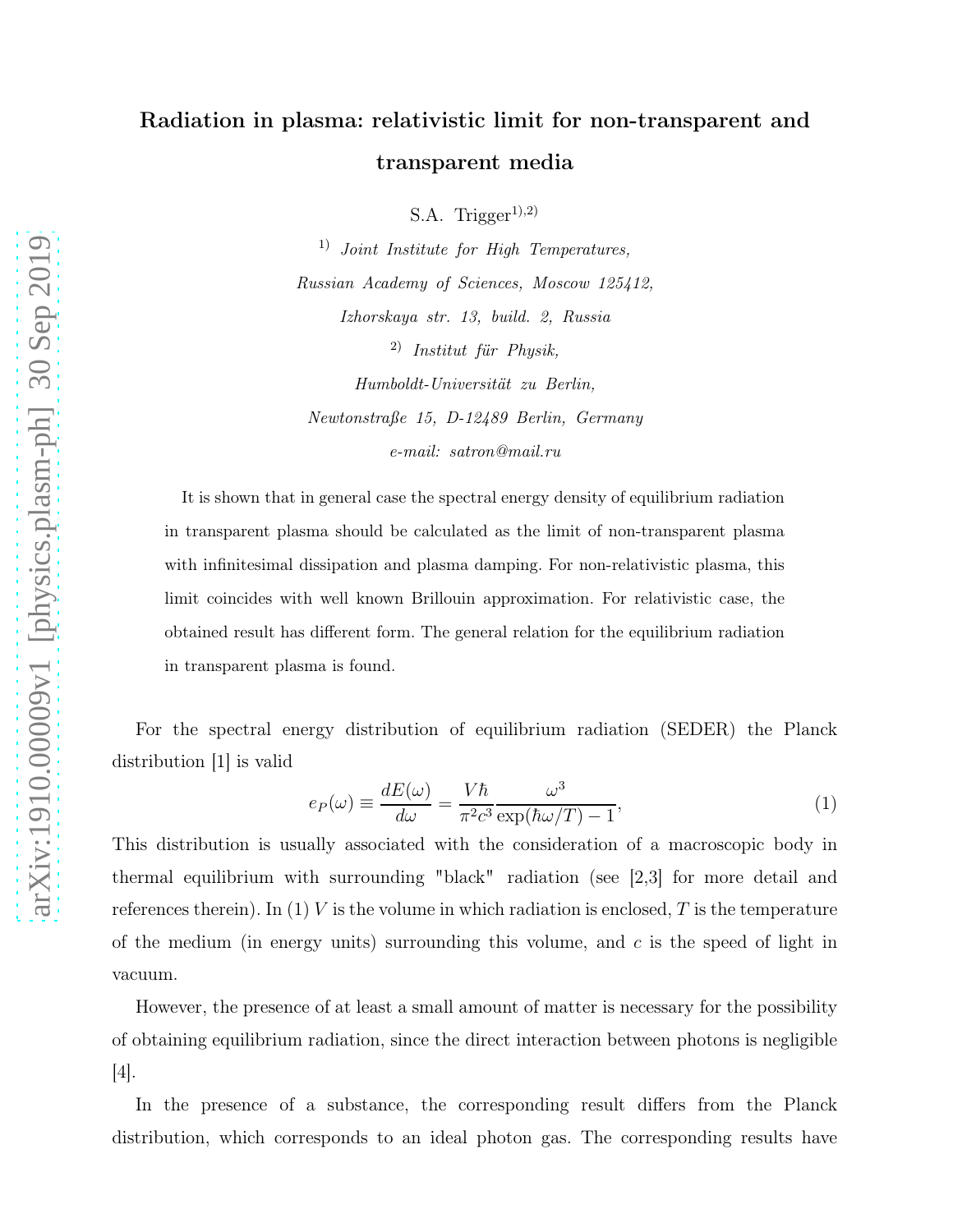been found in [5-9] for transparent plasma. The obtained results coincide with the known Brillouin limit (see, e.g.,  $[4]$ ) in the case of non-relativistic plasma. The attempts to find the SEDER for dissipative non-transparent plasma with spatial dispersion have been done in a few papers [10-13] on the basis of various approximations and with different results.

Recently, the general formula for the SEDER in dissipative plasma, which takes into account the appropriate terms in the Hamiltonian, considering interacted charged particles and photons (quantum electrodynamics  $(QED)$  approach) has been found  $[14]$ :

$$
e(\omega) = V \frac{\hbar \omega^2 \omega_p^2}{\pi^3} \coth\left(\frac{\hbar \omega}{2T}\right) \times \int_0^\infty dk k^2 \left(1 + \frac{c^2 k^2}{\omega_p^2}\right) \frac{\text{Im}\varepsilon^{tr}(k,\omega)}{(\omega^2 \text{Re}\varepsilon^{tr}(k,\omega) - c^2 k^2)^2 + \omega^4 (\text{Im}\varepsilon^{tr}(k,\omega))^2}.
$$
 (2)

Here  $\varepsilon^{tr}(k,\omega)$  is the explicit frequency and spatial dependent transverse dielectric permittivity (DP) of plasma medium accounted, in the most general case, all correlations between charged particles.

If we subtract zero fluctuations using the identity  $\coth(\hbar\omega/2T) = 1 + 2[\exp(\hbar\omega)/T - 1]^{-1}$ we arrive at the SEDER which generalizes the Planck distribution in the presence of plasma

$$
e(\omega) = 2V \frac{\hbar \omega^2 \omega_p^2}{\pi^3} \frac{1}{\exp(\hbar \omega)/T - 1} \times \int_0^\infty dk k^2 \left(1 + \frac{c^2 k^2}{\omega_p^2}\right) \frac{\text{Im}\varepsilon^{tr}(k, \omega)}{(\omega^2 \text{Re}\varepsilon^{tr}(k, \omega) - c^2 k^2)^2 + \omega^4 (\text{Im}\varepsilon^{tr}(k, \omega))^2}.
$$
 (3)

This result is the sum of two terms in the total system energy

$$
E = E_1 + E_2 = 2V \int d^3k \hbar \omega_k f(k) + 2V \int \frac{d^3k}{(2\pi)^3} \frac{\hbar \omega_p^2}{\omega_k} f(k), \tag{4}
$$

where  $\omega_k = ck$  and  $\omega_p = \sqrt{\sum_a \omega_{pa}^2}$  is the full plasma frequency for the system of charges (a is the index of species).

It should be emphasized that only the first term in (3) has been considered in all previous attempts to find the SEDER both in the case of transparent plasma [5-9]) and in the case of dissipative plasma [9], [10],[12], where the spatial dispersion has been partially included. It is worth noting that calculation of the first term in (4) was carried out in [5-9] under assumption that  $\omega_k$  equals to the appropriate quasiparticle spectrum, instead the equality  $\omega_k = ck$  which is present in the explicit term of the QED Hamiltonian, used in [14] to obtain relation (2).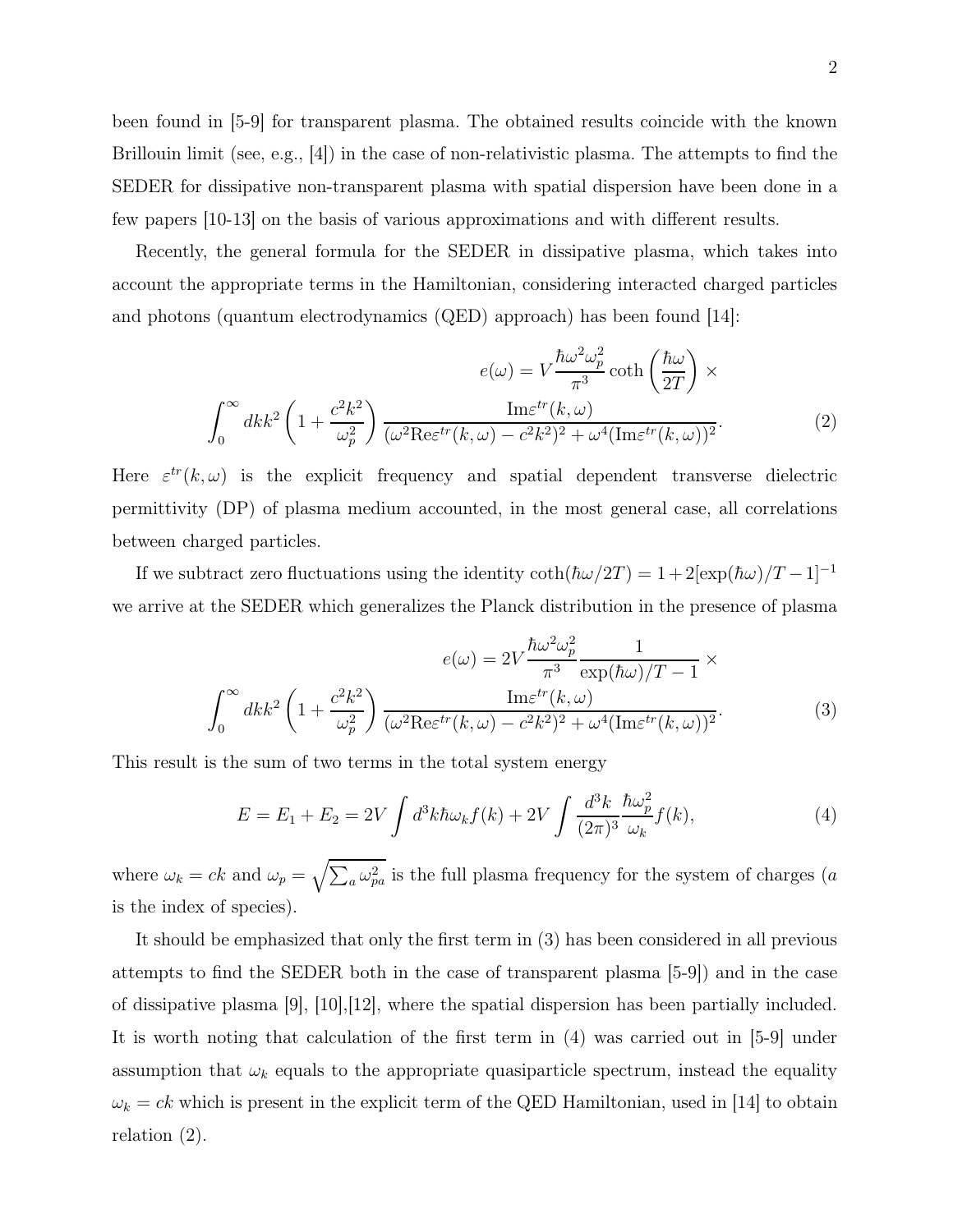The inclusion of dissipation and spatial dispersion in the SEDER requires the use of the equality (see, e.g., [11],[15])

$$
f(k) + \frac{1}{2} = \frac{kc}{\pi} \int_0^\infty d\omega \coth\left(\frac{\hbar\omega}{2T}\right) \frac{\omega^2 \text{Im}\varepsilon^{tr}(k,\omega)}{|\varepsilon^{tr}(k,\omega)\omega^2 - k^2 c^2|^2},\tag{5}
$$

where  $\varepsilon^{tr}(k,\omega)$  is the transverse dielectric permittivity of plasma, which takes into account both the frequency and spatial dispersion. Equation (4) and representation (5) give the equalities (2) and (3), according to the definition

$$
E \equiv \int_0^\infty d\omega e(\omega). \tag{6}
$$

Let us consider Eq. (3) in the limit of transparent plasma, when the imagine part of the DP Im $\varepsilon^{tr}(k,\omega) \to +0$ . In this limit the δ-function with the real part of the DP Re $\varepsilon^{tr}(k,\omega)$ 

$$
\delta[\omega^2 \text{Re}\varepsilon^{tr}(k,\omega) - c^2 k^2]
$$
\n(7)

arises under the integral. Below we consider the simplest case of transparent plasma, when  $\text{Re}\varepsilon^{tr}(k,\omega) = \text{Re}\varepsilon(\omega) \equiv \varepsilon_0(\omega)$  and integration in (3) can be immediately fulfilled and for the SEDER in transparent plasma  $e_{trans}(\omega)$  we arrive at the result

$$
e_{trans}(\omega) = \frac{\hbar\omega^3}{\pi^2 c^3} \frac{1}{\exp(\hbar\omega/T) - 1} \sqrt{\varepsilon_0(\omega)} \left(\frac{\omega_p^2}{\omega^2} + \varepsilon_0(\omega)\right) \vartheta(\varepsilon_0(\omega)),\tag{8}
$$

where  $\vartheta(x)$  is the Heaviside function.

Let us consider the particular cases of the general relation for transparent plasma  $(8)$ .

In the limit  $\omega_p \to 0$  the dielectric permittivity  $\varepsilon_0(\omega) \to 1$  and we arrive to the Planck distribution.

For non-relativistic classical plasma  $\varepsilon_0(\omega) \equiv \varepsilon_0^{non-rel} = 1 - (\omega_p^2/\omega^2)$ , substituting this expression to (8), we obtain the classical result

$$
e_{trans}(\omega) = \frac{\hbar\omega^3}{\pi^2 c^3} \frac{1}{\exp(\hbar\omega/T) - 1} \sqrt{1 - \frac{\omega_p^2}{\omega^2}} \vartheta(\omega - \omega_p),\tag{9}
$$

which coincides with the result, following from the Brillouin-type relation [16] for the transparent medium (see also [5-9])

$$
e_{Brill}(\omega) = \frac{\hbar\omega^3}{\pi^2 c^3} \frac{1}{\exp(\hbar\omega/T) - 1} \sqrt{\varepsilon_0(\omega)} \left(\varepsilon_0(\omega) + \frac{\omega}{2} \frac{\partial \varepsilon_0(\omega)}{\partial \omega}\right) \vartheta(\varepsilon_0(\omega)),\tag{10}
$$

where we use for  $\varepsilon_0(\omega)$  the expression  $\varepsilon_0^{non-rel}(\omega) = 1 - (\omega_p^2/\omega^2)$ . However, in general case of transparent plasma Eqs. (8) and (10) are not identical. This means that the correct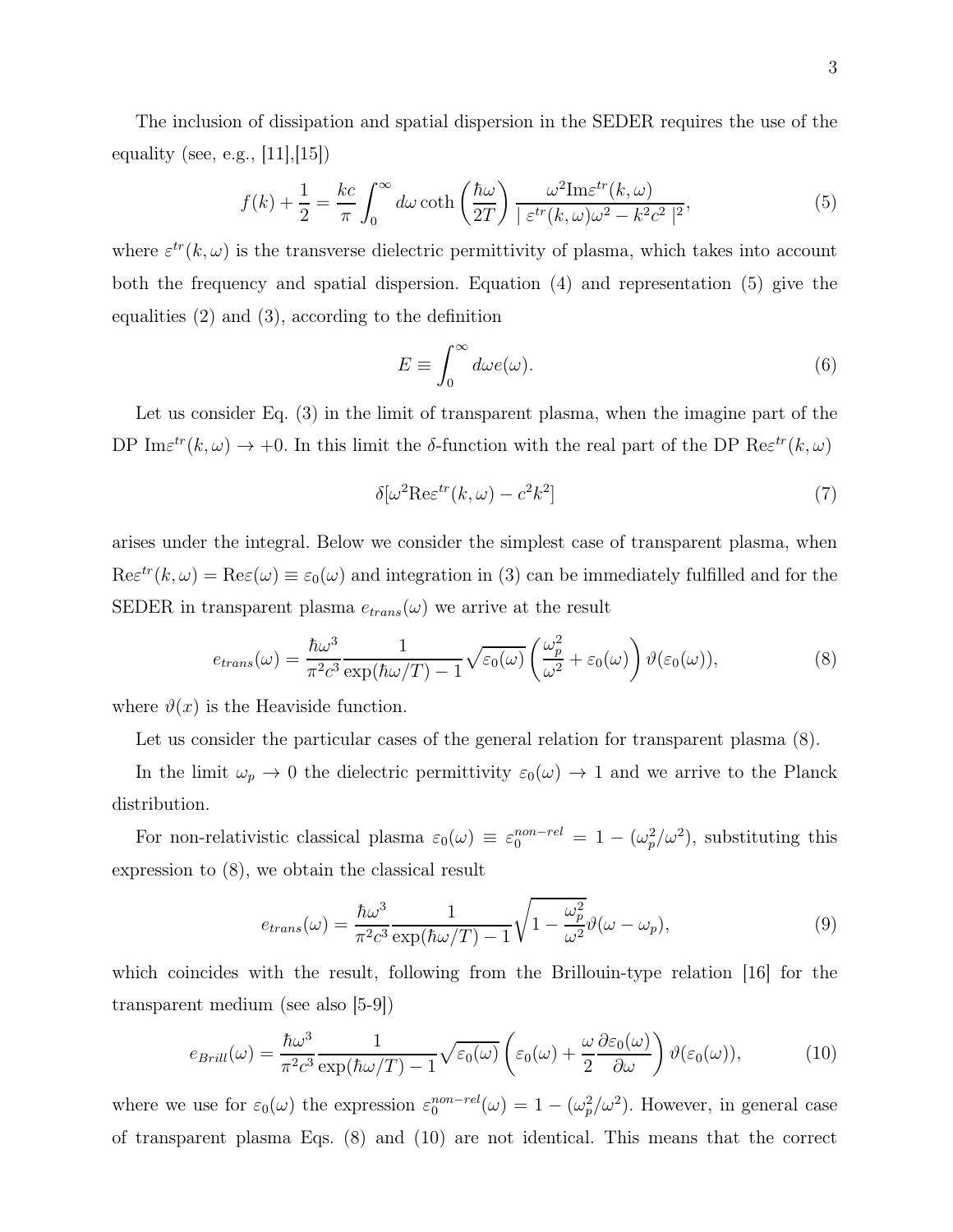form of the SEDER for transparent plasma should be obtained as a limit of the SEDER of non-transparent plasma (3).

For the general case of relativistic transparent plasma the DP has the form  $\varepsilon_0(\omega) \equiv$  $\varepsilon_{rel}(\omega) = 1 - (\omega_{rel}^2/\omega^2)$ , where  $\omega_{rel}$  equals [17]

$$
\omega_{rel}^2 = \sum_a \omega_{ul-rel,a}^2 K_2^{-1} \left(\frac{m_a c^2}{T}\right) \int_1^\infty \frac{dz}{z^2} K_2 \left(\frac{m_a c^2}{T} z\right),\tag{11}
$$

Here  $K_2(z)$  is the Macdonald function.

In the relativistic case the SEDER  $e_{rel}(\omega)$  essentially depends on both characteristic frequencies  $\omega_p$  and  $\omega_{rel}$ 

$$
e_{rel}(\omega) = \frac{\hbar\omega^3}{\pi^2 c^3} \frac{\sqrt{1 - (\omega_{rel}^2/\omega^2)}}{\exp(\hbar\omega/T) - 1} \left(1 + \frac{\omega_p^2}{\omega^2} - \frac{\omega_{rel}^2}{\omega^2}\right) \vartheta(\omega - \omega_{rel}). \tag{12}
$$

For non-relativistic case this expression transfer to Eq. (9), since  $\omega_{rel}^2 \to \omega_p^2$  when  $m_ec^2 \gg T$ .

For transparent ultrarelativistic  $(T \gg m_a c^2)$  isothermal plasma the dielectric permittivity reads  $\varepsilon_0(\omega) \equiv \varepsilon_0^{rel} = 1 - (\omega_{ul-rel}^2/\omega^2)$ , where the frequency  $\omega_{ul-rel}^2 = \sum_a \omega_{ul-rel,a}^2$  and  $\omega_{ul-rel,a}^2 = (4\pi e_a^2 n_a c^2)/3T \equiv \omega_{pa}^2 m_a c^2/3T \ll \omega_{pa}^2$  [17]. Substitution of this function to general relation for the SEDER of transparent plasma (8) one can find

$$
e_{ul-rel}(\omega) = \frac{\hbar\omega^3}{\pi^2 c^3} \frac{1}{\exp(\hbar\omega/T) - 1} \left(1 - \frac{\omega_{ul-rel}^2}{\omega^2}\right)^{1/2} \left(1 + \frac{\omega_p^2}{\omega^2}\right) \vartheta(\omega - \omega_{ul-rel}). \tag{13}
$$

In (13) we took into account that  $\omega_p \gg \omega_{ul-rel}$  in the ultrarelativistic case. For the range of frequencies  $\omega_p \geq \omega \geq \omega_{ul-rel}$  this result differs essentially from that, following from the Brillouin-type relation. The latter one corresponds to the same type expression as (9) with the replacement the frequency  $\omega_p$  on  $\omega_{ul-rel}$  [5-7], [9].

The obtained results show the essential influence of plasma medium on the spectral energy density of equilibrium radiation even in transparent plasma. The obtained results can be essential for the Earth and cosmological applications. The detail consideration of the influence of spatial dispersion and finite dissipation on the SEDER will be considered separately.

The author is thankful to W. Ebeling, A.M. Ignatov and A.G. Zagorodny for the useful discussions of the problem under consideration and also to the Russian Foundation for Basic